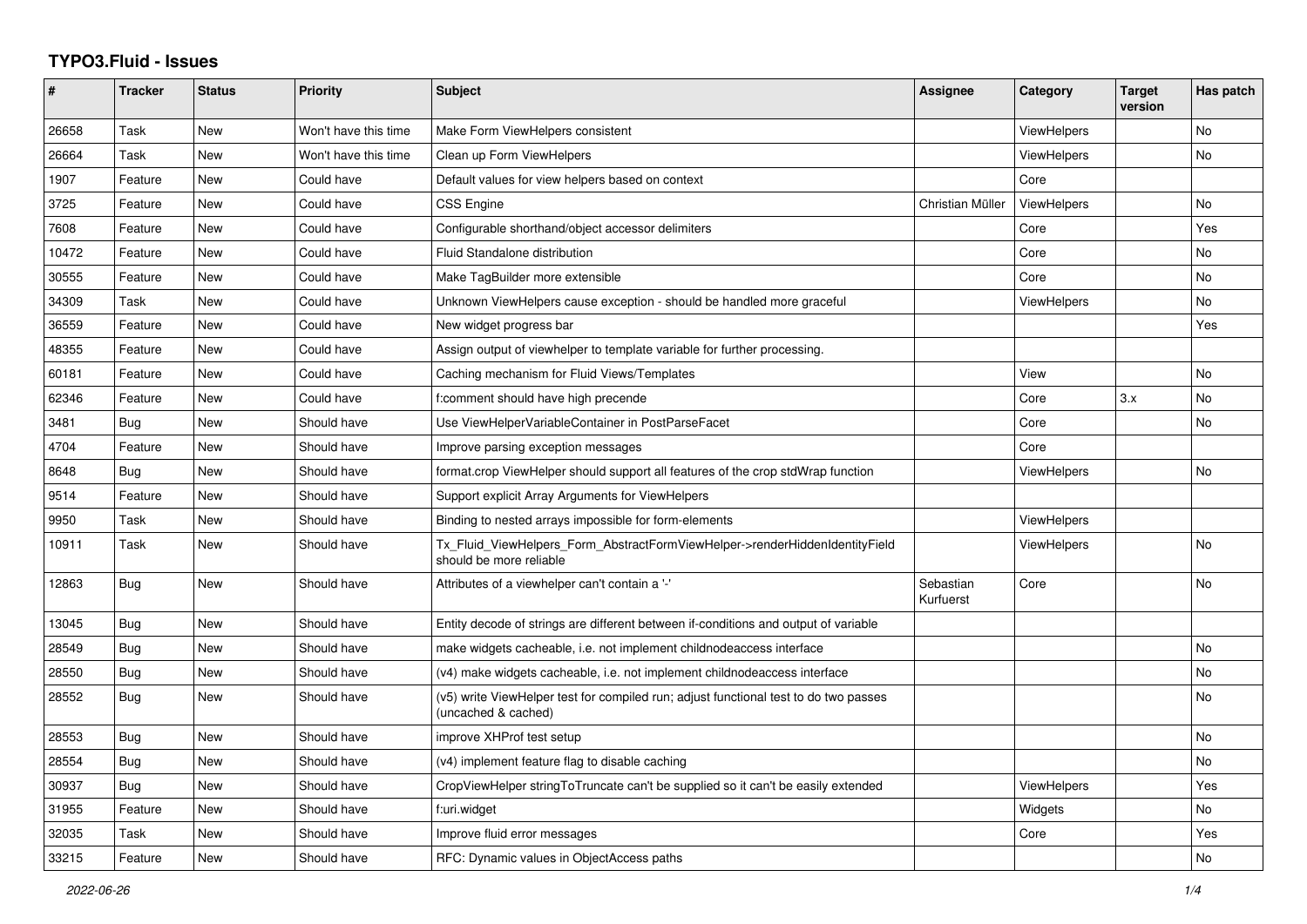| #     | <b>Tracker</b> | <b>Status</b> | <b>Priority</b> | Subject                                                                                       | <b>Assignee</b>        | Category    | <b>Target</b><br>version | Has patch |
|-------|----------------|---------------|-----------------|-----------------------------------------------------------------------------------------------|------------------------|-------------|--------------------------|-----------|
| 36410 | Feature        | New           | Should have     | Allow templates to send arguments back to layout                                              |                        | ViewHelpers |                          | <b>No</b> |
| 36655 | Bug            | New           | Should have     | <b>Pagination Links</b>                                                                       |                        | Widgets     |                          | No        |
| 37095 | Feature        | New           | Should have     | It should be possible to set a different template on a Fluid TemplateView inside an<br>action | Christopher<br>Hlubek  |             |                          | No        |
| 37619 | Bug            | New           | Should have     | Fatal Error when using variable in name attribute of Section ViewHelper                       |                        | ViewHelpers |                          | No        |
| 38130 | Feature        | New           | Should have     | Checkboxes and multiple select fields should have an assignable default value                 |                        |             |                          | No        |
| 39936 | Feature        | New           | Should have     | registerTagAttribute should handle default values                                             |                        | ViewHelpers |                          | No        |
| 39990 | Bug            | New           | Should have     | Same form twice in one template: hidden fields for empty values are only rendered<br>once     |                        | Core        |                          | No        |
| 40081 | Feature        | New           | Should have     | Allow assigned variables as keys in arrays                                                    |                        |             |                          | No        |
| 42397 | Feature        | New           | Should have     | Missing viewhelper for general links                                                          |                        |             |                          | No        |
| 42743 | Task           | New           | Should have     | Remove inline style for hidden form fields                                                    |                        |             |                          | No        |
| 43071 | Task           | New           | Should have     | Remove TOKENS for adding fallback teplates in B                                               |                        |             |                          | No        |
| 43072 | Task           | New           | Should have     | Remove TOKENS for adding templates fallback in Backporter                                     |                        | View        |                          | No        |
| 45153 | Feature        | New           | Should have     | f:be.menus.actionMenuItem - Detection of the current select option is insufficient            |                        |             |                          | No        |
| 45394 | Task           | New           | Should have     | Forwardport Unit test for standalone view                                                     |                        | View        |                          | No        |
| 46545 | Feature        | New           | Should have     | Better support for arrays in options of SelectViewHelper                                      |                        |             |                          | No        |
| 47669 | Task           | New           | Should have     | FormViewHelper does not define the default request method                                     |                        |             |                          | No        |
| 49600 | Bug            | New           | Should have     | f:form tag shown as a HTML on frontend                                                        |                        | ViewHelpers |                          | No        |
| 51277 | Feature        | New           | Should have     | ViewHelper context should be aware of actual file occurrence                                  |                        |             |                          | No        |
| 52419 | Bug            | New           | Should have     | Wrong PHPDocs notation for default value inline f:translate viewhelper                        |                        |             | 2.0                      | No        |
| 52591 | Bug            | New           | Should have     | The Pagination Widget broken for joined objects                                               |                        |             |                          | No        |
| 54195 | Task           | New           | Should have     | Rename and move FormViewHelper's errorClass value, currently 'f3-form-error'                  | Adrian Föder           | ViewHelpers |                          | No        |
| 54284 | Bug            | New           | Should have     | Default Option for Switch/Case VH                                                             |                        | ViewHelpers |                          | No        |
| 56237 | Task           | New           | Should have     | in-line (Condition) View Helpers should not evaluate on parsing                               |                        |             |                          | No        |
| 58921 | Bug            | New           | Should have     | f:form.* VHs crash if NOT inside f:form but followed by f:form                                |                        |             |                          | No        |
| 58983 | <b>Bug</b>     | New           | Should have     | format.date does not respect linebreaks and throws exception                                  |                        |             |                          | No        |
| 60003 | Feature        | New           | Should have     | Add required-Attribute to f:form.password                                                     |                        | ViewHelpers |                          | No        |
| 60271 | Feature        | New           | Should have     | Paginate viewhelper, should also support arrays                                               |                        |             |                          | No        |
| 27607 | <b>Bug</b>     | New           | Must have       | Make Fluid comparisons work when first element is STRING, second is NULL.                     |                        | Core        |                          | No        |
| 33551 | Bug            | New           | Must have       | View helper values break out of a partial scope                                               | Sebastian<br>Kurfuerst | Core        |                          | No        |
| 38369 | <b>Bug</b>     | New           | Must have       | Resource ViewHelpers should not fall back to request package                                  |                        | View        |                          | No        |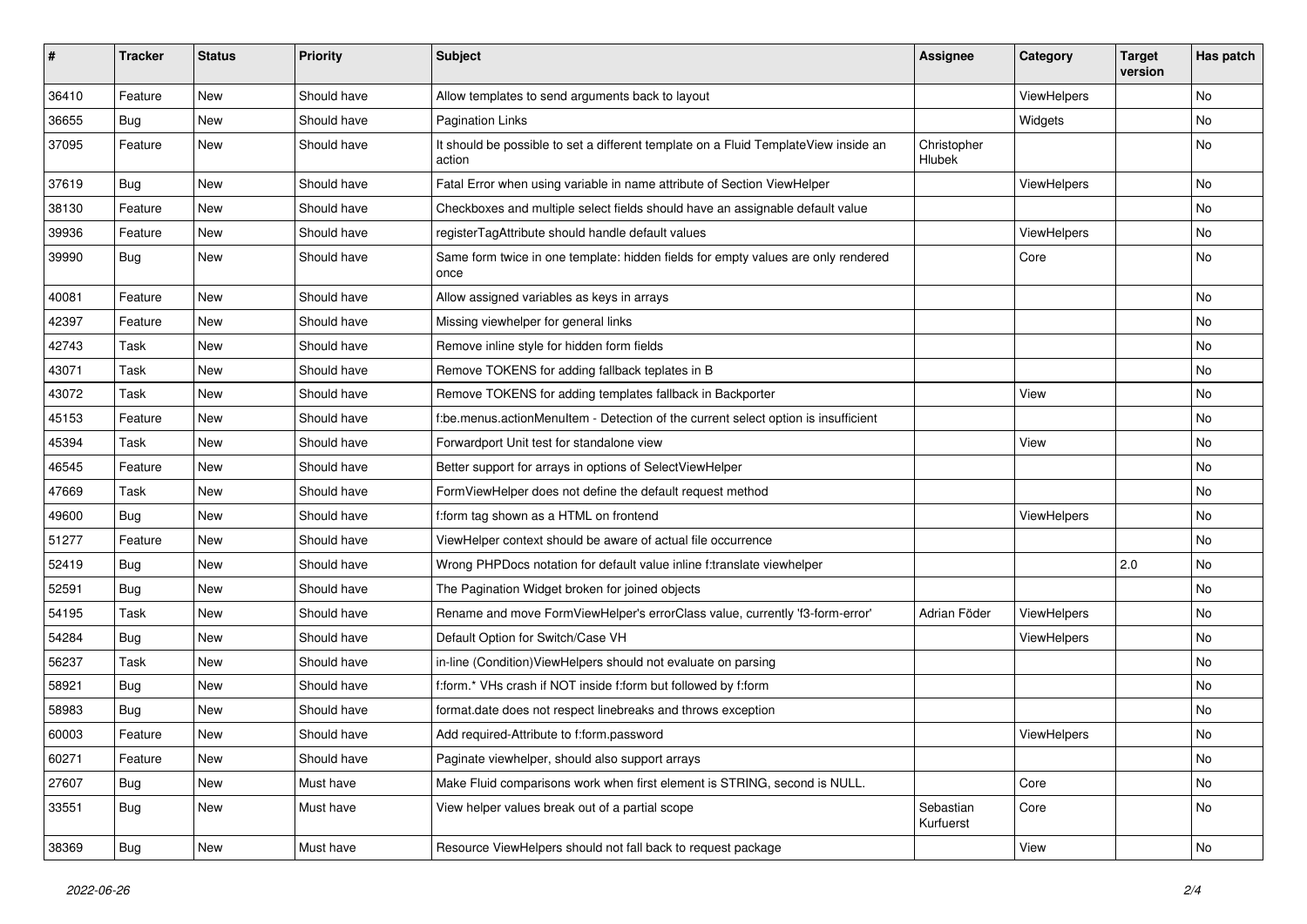| $\sharp$ | <b>Tracker</b> | <b>Status</b>       | <b>Priority</b> | Subject                                                                               | <b>Assignee</b>             | Category    | <b>Target</b><br>version | Has patch |
|----------|----------------|---------------------|-----------------|---------------------------------------------------------------------------------------|-----------------------------|-------------|--------------------------|-----------|
| 40064    | Bug            | New                 | Must have       | Multiselect is not getting persisted                                                  |                             | ViewHelpers |                          | No        |
| 45384    | Bug            | New                 | Must have       | Persisted entity object in widget-configuration cannot be deserialized (after reload) |                             | Widgets     | 2.0.1                    | No        |
| 49038    | Bug            | New                 | Must have       | form.select does not select the first item if prependOptionValue is used              |                             |             |                          | No        |
| 51100    | Feature        | New                 | Must have       | Links with absolute URI should have the option of URI Scheme                          |                             | ViewHelpers |                          | No        |
| 57885    | Bug            | New                 | Must have       | Inputs are cleared from a second form if the first form produced a vallidation error  |                             |             |                          | No        |
| 60856    | Bug            | New                 | Must have       | Target attribute not supported by the form viewhelper                                 |                             | ViewHelpers |                          | Yes       |
| 9005     | Feature        | Accepted            | Could have      | Fluid Template Analyzer (FTA)                                                         | Sebastian<br>Kurfuerst      |             |                          |           |
| 5933     | Feature        | Accepted            | Should have     | Optional section rendering                                                            | Sebastian<br>Kurfuerst      | ViewHelpers |                          | No        |
| 28551    | Bug            | Accepted            | Should have     | (v4) backport VHTest                                                                  | Sebastian<br>Kurfuerst      |             |                          | No        |
| 8989     | Feature        | Needs<br>Feedback   | Could have      | Search path for fluid template files                                                  |                             | View        |                          | No        |
| 3291     | Feature        | Needs<br>Feedback   | Should have     | Cacheable viewhelpers                                                                 |                             |             |                          | <b>No</b> |
| 8491     | Task           | Needs<br>Feedback   | Should have     | link.action and uri.action differ in absolute argument                                | Karsten<br>Dambekalns       | ViewHelpers |                          | No        |
| 33394    | Feature        | Needs<br>Feedback   | Should have     | Logical expression parser for BooleanNode                                             | <b>Tobias Liebig</b>        | Core        |                          | <b>No</b> |
| 36662    | Bug            | Needs<br>Feedback   | Should have     | Checked state isn't always correct when property is collection                        | Kevin Ulrich<br>Moschallski | ViewHelpers | 1.1.1                    | No        |
| 45345    | Feature        | Needs<br>Feedback   | Should have     | Easy to use comments for fluid that won't show in output                              |                             |             |                          |           |
| 46091    | Task           | Needs<br>Feedback   | Should have     | Show source file name and position on exceptions during parsing                       |                             |             |                          | No        |
| 46289    | <b>Bug</b>     | Needs<br>Feedback   | Should have     | Enable Escaping Interceptor in XML request format                                     |                             | View        | 2.0.1                    | No        |
| 58862    | Bug            | Needs<br>Feedback   | Should have     | FormViewHelper doesn't accept NULL as value for \$arguments                           | Bastian<br>Waidelich        | ViewHelpers |                          | Yes       |
| 33628    | <b>Bug</b>     | Needs<br>Feedback   | Must have       | Multicheckboxes (multiselect) for Collections don't work                              | Christian Müller            | ViewHelpers |                          | No        |
| 34682    | Bug            | <b>Under Review</b> | Should have     | Radio Button missing checked on validation error                                      |                             | ViewHelpers |                          | No        |
| 40998    | Bug            | <b>Under Review</b> | Should have     | Missing parent request namespaces in form field name prefix                           | Sebastian<br>Kurfuerst      | ViewHelpers | 1.1.1                    | No        |
| 43346    | Feature        | <b>Under Review</b> | Should have     | Allow property mapping configuration via template                                     | Karsten<br>Dambekalns       | ViewHelpers | 2.1                      | No        |
| 44234    | <b>Bug</b>     | <b>Under Review</b> | Should have     | selectViewHelper's sorting does not respect locale collation                          |                             | ViewHelpers | 2.1                      | No        |